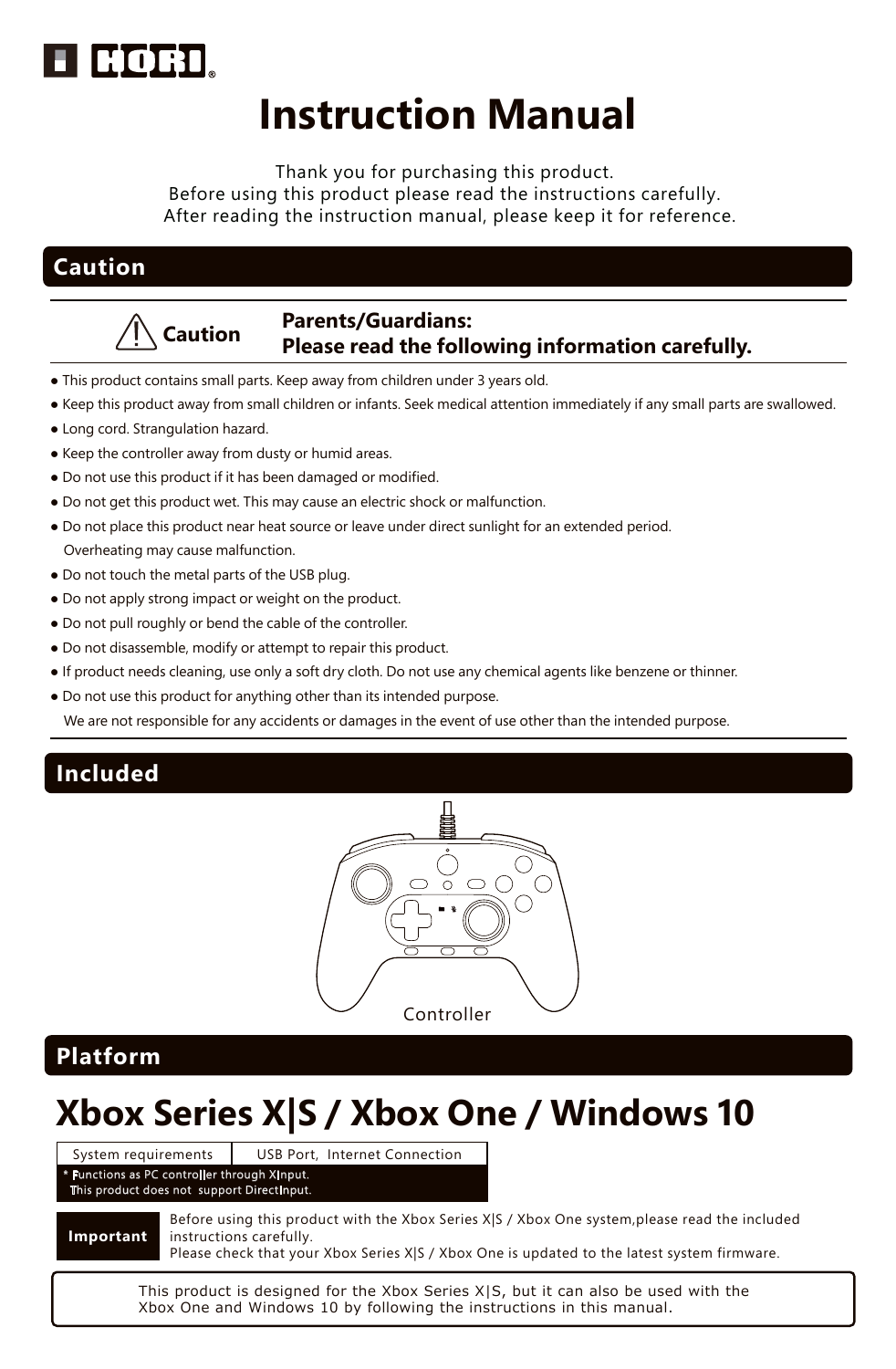## **Layout**



# **How to Connect**

\* Do not press on any buttons when connecting the USB cable.

\* Check the connector direction before inserting.

# **Quick Release**

Your controller cord has a quick release.This is a safety feature designed to reduce the chance of the Xbox Series X|S console or computer from falling when the cord is pulled.

If the console or computer falls and hits someone, especially a small child, it could cause a serious injury. To reduce the risk of injuries or damage to the console or computer, it is important to use the controller and the quick release properly. Use the controller connector, not the quick release, to routinely connect and disconnect the controller. If the quick release disconnects, simply reconnect it by aligning the grooved indentations and pressing the two parts completely together. The controller will not work unless the quick release is connected properly. Never tape, glue, or otherwise prevent the quick release from pulling apart. The quick release reduces, but does not eliminate, the risk of the computer or console being pulled off its surface. To further reduce the risk:

- Do not allow anyone to pull on the controller or controller cord in a way that causes the computer or console to move.
- Do not allow controller cords to become crossed or tangled with one another.



Connect to the USB port of the Xbox Series X|S console.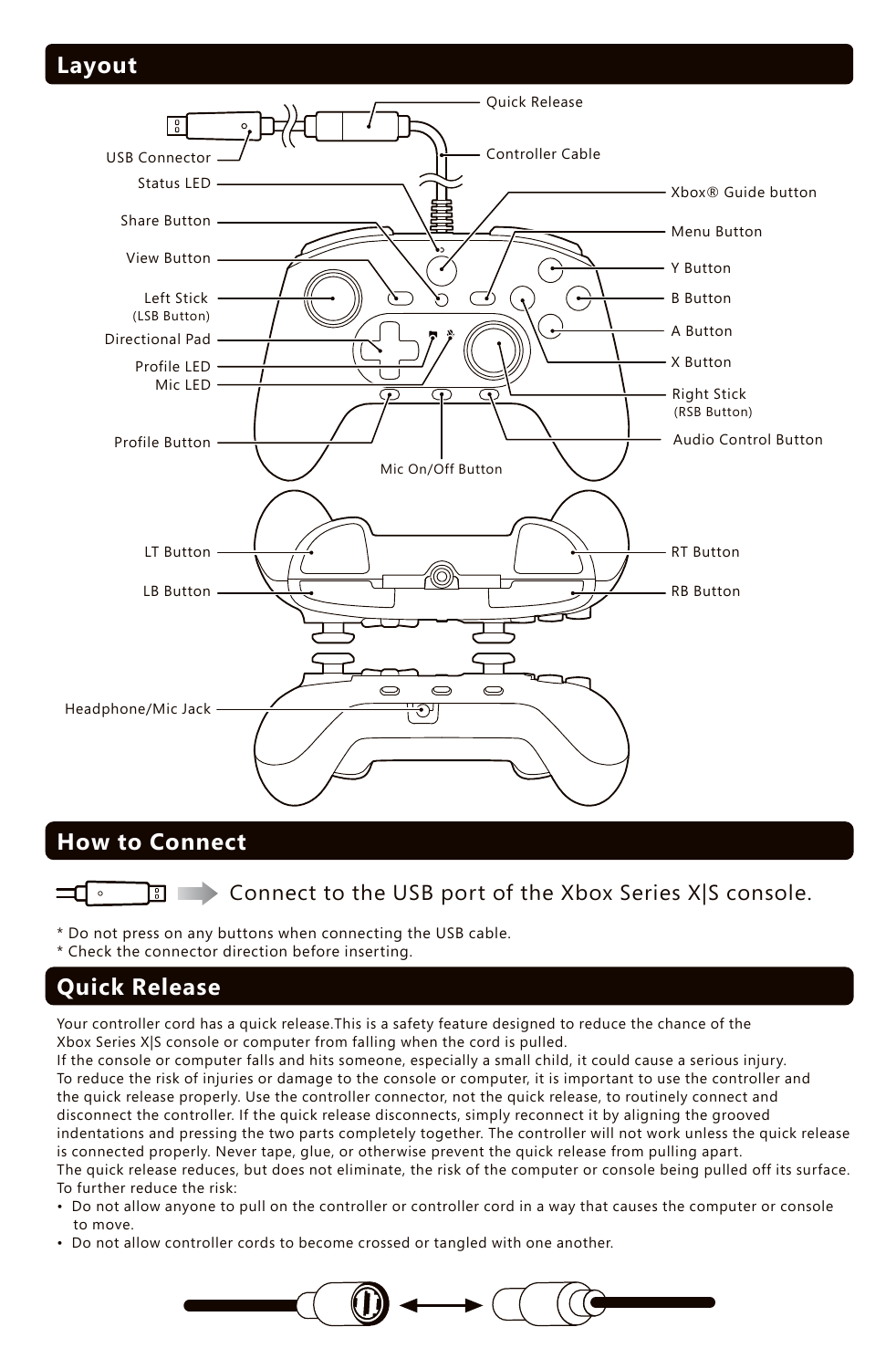# **Audio Controls**

The Volume and Mixer can be adjusted.

You will hear a 'beep' when the audio is set to the MAX or MIN volume.



## **Mic Control**

The headset's Mic ON/OFF and Input Sensitivity can be adjusted. You will hear a 'beep' when the mic is set to the MAX or MIN volume.



# **Download App**

## **『HORI Device Manager for Xbox Series X』**

<How to Download>

- ① Search for "HORI" on the Microsoft Store.
- ② Install the "HORI Device Manager for Xbox Series X" App.

## ●About Profile

The Profile Button is used to toggle between profiles (profiles are adjusted via the HORI Device Manager for Xbox Series X).

Profile Button



Profiles will switch when the Profile Button is pressed.

### The following features can be adjusted in the app: ■ Vibration

- Assign Mode ■ Analog Stick ■ Trigger (LT/RT)
- Audio Settings
	- Profile

The Profile LED will change based on Profile setting.

| Profile Set | Profile LED |
|-------------|-------------|
|             | Green       |
|             | Red         |
|             | Blue        |
|             | White       |

# **Main Features**

External Dimensions ︓ 155×109×62mm

| Weight       | : 250q             |
|--------------|--------------------|
| Cable Length | : 3.0 <sub>m</sub> |